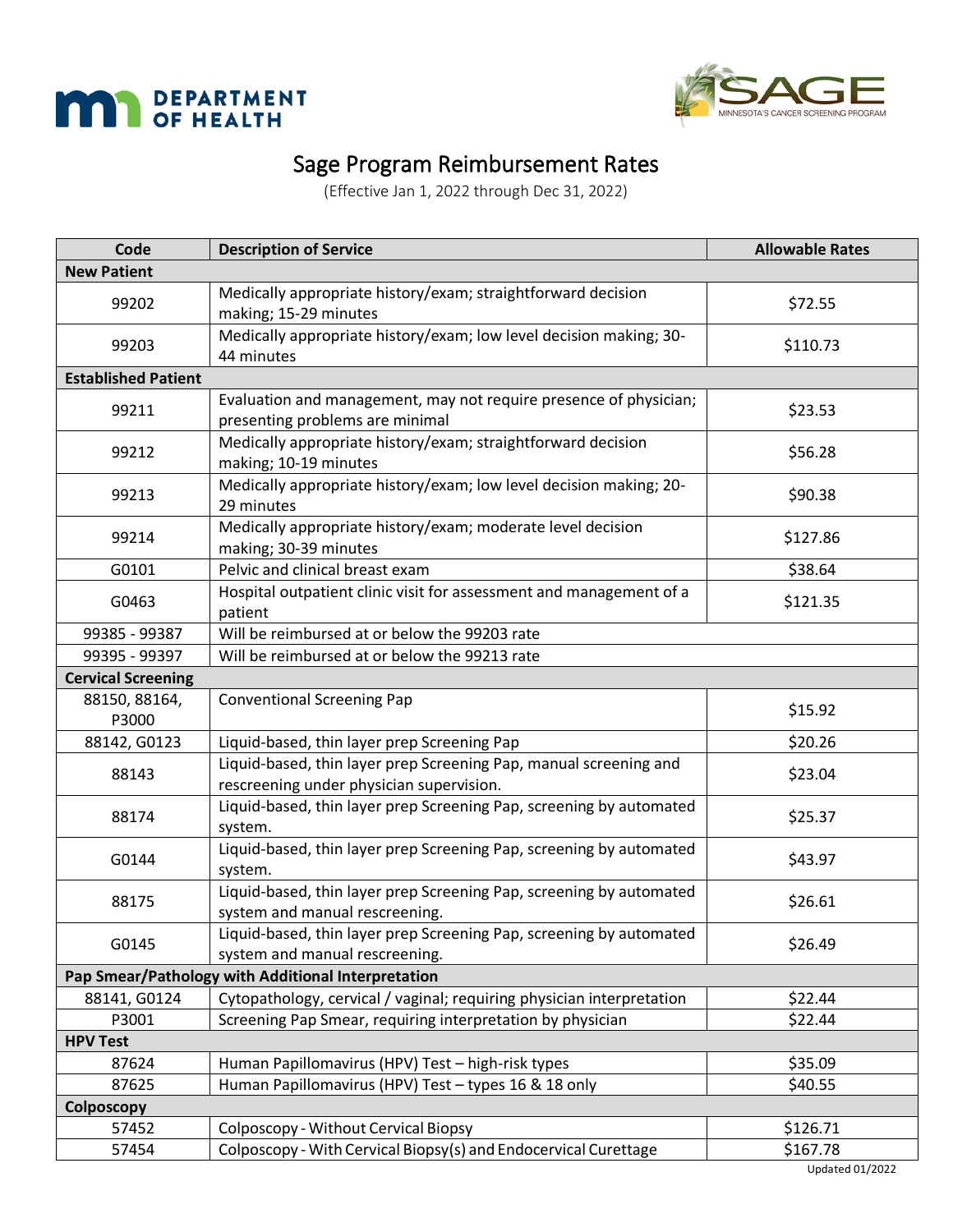



#### Sage Program Reimbursement Rates

(Effective Jan 1, 2022 through Dec 31, 2022)

| Code                                | <b>Description of Service</b>                                                                                          | <b>Allowable Rates</b> |                        |         |  |
|-------------------------------------|------------------------------------------------------------------------------------------------------------------------|------------------------|------------------------|---------|--|
| <b>Colposcopy (continued)</b>       |                                                                                                                        |                        |                        |         |  |
| 57455                               | Colposcopy - With Cervical Biopsy(s)                                                                                   | \$161.47               |                        |         |  |
| 57456                               | Colposcopy - With Endocervical Curettage                                                                               | \$151.70               |                        |         |  |
| <b>Endometrial Biopsy</b>           |                                                                                                                        |                        |                        |         |  |
| 58100                               | <b>Endometrial Biopsy</b>                                                                                              |                        | \$102.51               |         |  |
| 58110                               | Endometrial Biopsy performed in conjunction with Colposcopy                                                            |                        | \$48.80                |         |  |
| <b>Pathology</b>                    |                                                                                                                        | Global                 | <b>TC</b>              | 26      |  |
| 88305                               | Surgical Cervical Pathology, Global                                                                                    | \$72.12                | \$34.83                | \$37.29 |  |
| <b>Mammography</b>                  |                                                                                                                        | Global                 | <b>TC</b>              | 26      |  |
| 77067                               | Screening Mammogram w/CAD Bilateral                                                                                    | \$132.78               | \$96.53                | \$36.25 |  |
| 77066                               | Diagnostic Mammogram w/CAD Bilateral                                                                                   | \$164.70               | \$116.86               | \$47.84 |  |
| 77065                               | Diagnostics Mammogram w/CAD Unilateral                                                                                 | \$130.30               | \$91.62                | \$38.69 |  |
| <b>Tomosynthesis/ 3d Mammogram</b>  |                                                                                                                        | Global                 | <b>TC</b>              | 26      |  |
| 77063                               | Screening digital breast Tomosynthesis                                                                                 | \$53.50                | \$24.54                | \$28.96 |  |
| G0279                               | Diagnostic digital breast, Tomosynthesis                                                                               | \$53.50                | \$24.54                | \$28.96 |  |
| <b>Breast Ultrasound</b>            |                                                                                                                        | Global                 | <b>TC</b>              | 26      |  |
| 76641                               | Ultrasound breast complete, Unilateral                                                                                 | \$107.20               | \$72.34                | \$34.87 |  |
| 76642                               | Ultrasound breast limited, Unilateral                                                                                  | \$87.59                | \$55.16                | \$32.43 |  |
| <b>Fine Needle Aspiration (FNA)</b> |                                                                                                                        |                        | <b>Allowable Rates</b> |         |  |
| 10021                               | Fine Needle Aspiration (without imaging guidance)                                                                      |                        | \$102.67               |         |  |
| 19000                               | Aspiration of Cyst                                                                                                     |                        | \$105.31               |         |  |
| <b>FNA Cytology</b>                 |                                                                                                                        | Global                 | <b>TC</b>              | 26      |  |
| 88172                               | <b>Evaluation of Fine Needle Aspirate</b>                                                                              | \$54.97                | \$19.75                | \$35.22 |  |
| 88173                               | <b>Interpretation and Report</b>                                                                                       | \$159.16               | \$89.53                | \$69.62 |  |
|                                     | Outpatient Breast Diagnostic Procedures (special arrangements must be made with SAGE prior to offering these services) |                        |                        |         |  |
| Itemized charges                    | Patient Breast Diagnostic Procedures (must receive prior                                                               |                        |                        |         |  |
| for each procedure                  | authorization for each procedure). Please call 651-201-5904 for                                                        |                        | <b>Varies</b>          |         |  |
| code                                | instructions.                                                                                                          |                        |                        |         |  |

Sage rates are based on Medicare CMS rates and subject to adjustment whenever CMS does the same. (Rates on this sheet are based on non-facility fees and subject to adjustment based on place of service.)

TC: Technical Component

26: Professional Component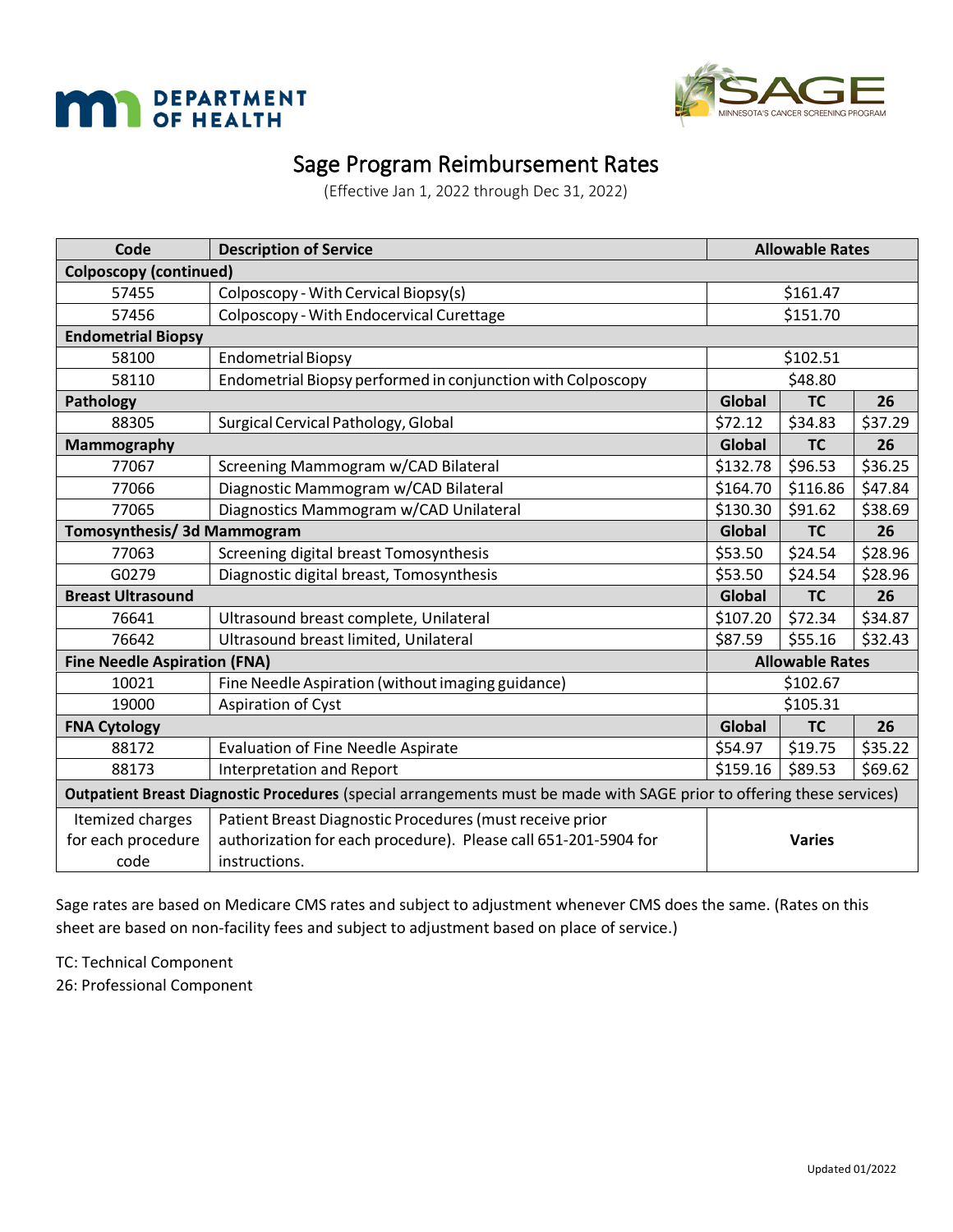



# Sage Program Breast Diagnostic Reimbursement Rates

(Effective Jan 1, 2022 through Dec 31, 2022)

| Code                                | <b>Description of Service</b>                                                                                                          |          |                        |                  |  |
|-------------------------------------|----------------------------------------------------------------------------------------------------------------------------------------|----------|------------------------|------------------|--|
| <b>Visit</b>                        |                                                                                                                                        |          | <b>Allowable Rates</b> |                  |  |
| 99202                               | New patient; medically appropriate history/exam; straightforward<br>decision making; 15-29 minutes                                     |          | \$72.55                |                  |  |
| 99203                               | New patient; medically appropriate history/exam; low level decision<br>making; 30-44 minutes                                           | \$110.73 |                        |                  |  |
| 99204                               | New patient; medically appropriate history/exam; moderate level decision<br>making; 45-59 minutes                                      | \$165.12 |                        |                  |  |
| 99205                               | New patient; medically appropriate history/exam; high level decision<br>making; 60-74 minutes                                          |          | \$218.28               |                  |  |
| 99211                               | Established patient; evaluation and management, may not require<br>presence of physician; presenting problems are minimal              |          | \$23.53                |                  |  |
| 99212                               | Established patient; medically appropriate history/exam; straightforward<br>decision making; 10-19 minutes                             |          | \$56.28                |                  |  |
| 99213                               | Established patient; medically appropriate history/exam; low level<br>decision making; 20-29 minutes                                   |          | \$90.38                |                  |  |
| 99214                               | Established patient; medically appropriate history/exam; moderate level<br>decision making; 30-39 minutes                              |          | \$127.86               |                  |  |
| 99215                               | Established patient; medically appropriate history/exam; high level<br>decision making; 40-54 minutes                                  | \$179.39 |                        |                  |  |
| 99386 - 99387                       | Will be reimbursed at or below the 99203 rate                                                                                          |          |                        |                  |  |
| 99396 - 99397                       | Will be reimbursed at or below the 99213 rate                                                                                          |          |                        |                  |  |
| <b>Diagnostic Mammography</b>       |                                                                                                                                        | Global   | <b>Tech</b>            | Prof             |  |
| 77066                               | Diagnostic Mammogram w/CAD Bilateral.                                                                                                  | \$164.70 | \$116.86               | \$47.84          |  |
| 77065                               | Diagnostics Mammogram w/CAD Unilateral.                                                                                                | \$130.30 | \$91.62                | \$38.69          |  |
| <b>Breast Ultrasound</b>            |                                                                                                                                        | Global   | <b>Tech</b>            | <b>Prof</b>      |  |
| 76641                               | Ultrasound breast complete, Unilateral                                                                                                 | \$107.20 | \$72.34                | \$34.87          |  |
| 76642                               | Ultrasound breast limited, Unilateral                                                                                                  | \$87.59  | \$55.16                | \$32.43          |  |
| <b>Breast Diagnostic Procedures</b> |                                                                                                                                        |          | <b>PFS (11)</b>        | <b>OPPS (13)</b> |  |
| 10021                               | Fine needle aspiration without imaging guidance                                                                                        |          | \$102.67               | \$353.00         |  |
| 19000                               | Puncture aspiration of cyst of breast                                                                                                  | \$105.31 |                        | \$635.54         |  |
| 10004                               | Fine needle aspiration biopsy without imaging guidance, each additional<br>lesion                                                      | \$50.06  |                        | <b>Bundled</b>   |  |
| 10005                               | Fine needle aspiration biopsy including ultrasound guidance, first lesion                                                              | \$139.54 |                        | \$635.54         |  |
| 10006                               | Fine needle aspiration biopsy including ultrasound guidance, each<br>additional lesion                                                 | \$59.67  |                        | <b>Bundled</b>   |  |
| 10007                               | Fine needle aspiration biopsy including fluoroscopic guidance, first lesion                                                            | \$310.82 |                        | 635.54           |  |
| 10008                               | Fine needle aspiration biopsy including fluoroscopic guidance, each<br>additional lesion                                               | \$169.43 |                        | <b>Bundled</b>   |  |
| 19001                               | Puncture aspiration of cyst of breast, each additional cyst, used with<br>19000                                                        | \$26.36  |                        | <b>Bundled</b>   |  |
| 19081                               | Breast biopsy, with placement of localization devise and imaging biopsy<br>specimen, percutaneous; stereotactic guidance; first lesion | \$528.74 |                        | \$1,436.99       |  |
| 19082                               | Code 19081 plus each additional lesion                                                                                                 |          | \$416.75               | <b>Bundled</b>   |  |
|                                     |                                                                                                                                        |          |                        |                  |  |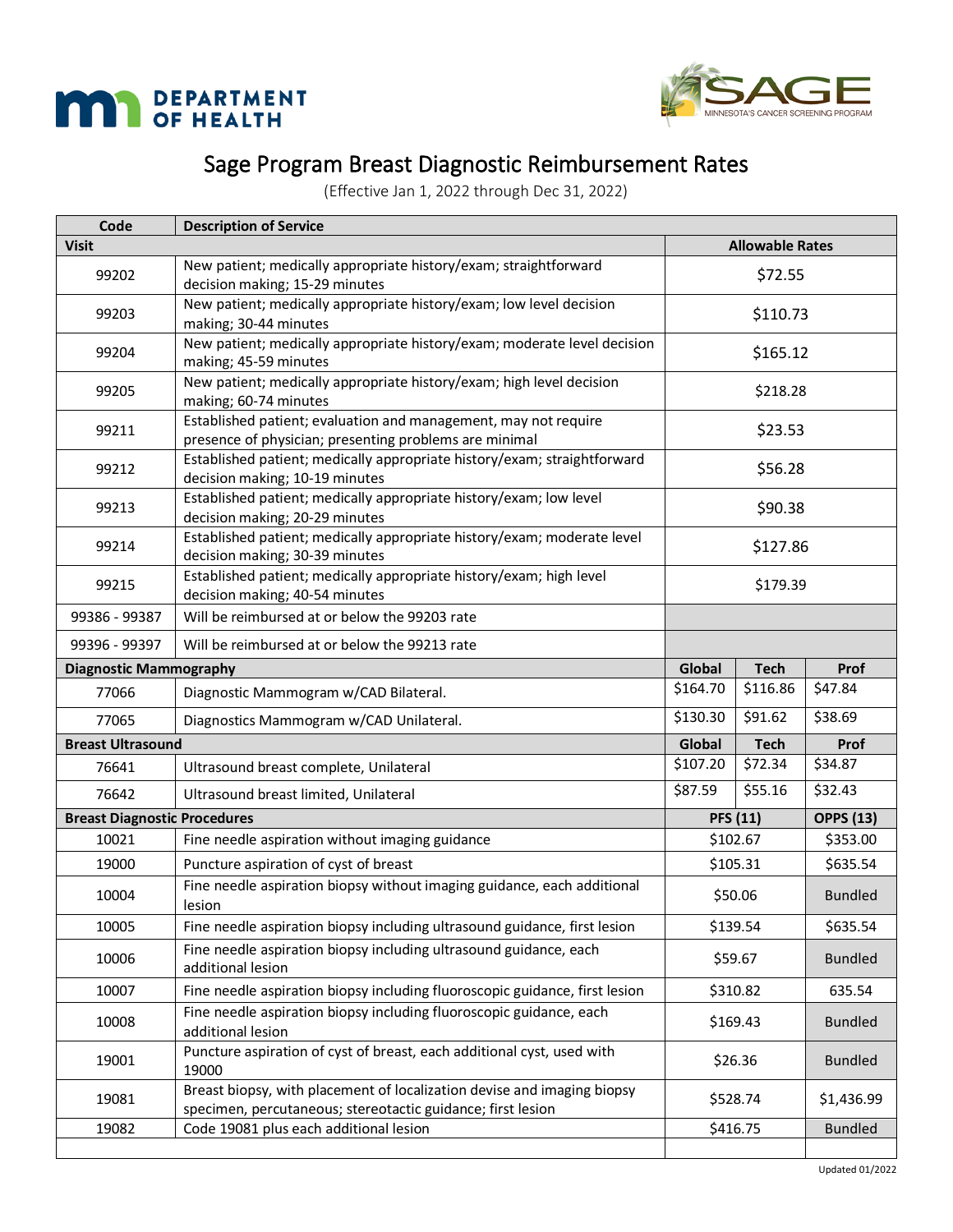



# Sage Program Breast Diagnostic Reimbursement Rates

(Effective Jan 1, 2022 through Dec 31, 2022)

| Code                            | <b>Description of Service</b>                                                                                                                                             |          |                 |                                |
|---------------------------------|---------------------------------------------------------------------------------------------------------------------------------------------------------------------------|----------|-----------------|--------------------------------|
|                                 | <b>Breast Diagnostic Procedures (continued)</b>                                                                                                                           |          | <b>PFS (11)</b> | <b>OPPS (13)</b>               |
| 19083                           | Breast biopsy, with placement of localization devise and imaging of biopsy<br>specimen, percutaneous; ultrasound guidance; first lesion                                   |          | \$535.72        | \$1,436.99                     |
| 19084                           | Code 19083 plus each additional lesion                                                                                                                                    | \$412.92 |                 | <b>Bundled</b>                 |
| 19085                           | Breast biopsy, with placement of localization devise and imaging of biopsy<br>specimen, percutaneous, magnetic resonance guidance; first lesion                           |          | \$828.07        | \$1,436.99                     |
| 19086                           | Code 19085 plus each additional lesion                                                                                                                                    |          | \$648.73        | <b>Bundled</b>                 |
| 19100                           | Breast biopsy, percutaneous, needle core, not using imaging guidance                                                                                                      |          | \$155.36        | \$1,436.99                     |
| 19101                           | Breast biopsy, open, incisional                                                                                                                                           |          | \$331.52        | \$3,225.00                     |
| 19112                           | Excise breast duct fistula                                                                                                                                                |          | \$466.32        | \$3,225.00                     |
| 19120                           | Breast biopsy, open, incisional                                                                                                                                           |          | \$509.45        | \$3,225.00                     |
| 19125                           | Excision of breast lesion identified by preoperative placement of<br>radiological marker, open; single lesion                                                             | \$559.94 |                 | \$3,225.00                     |
| 19126                           | Code 19125 plus each additional lesion separately identified by a<br>preoperative radiological marker                                                                     |          | \$149.23        |                                |
| 19281                           | Placement of breast localization device, percutaneous; mammographic<br>guidance; first lesion                                                                             | \$246.34 |                 | \$635.54                       |
| 19282                           | Code 19281 plus each additional lesion                                                                                                                                    | \$176.63 |                 | <b>Bundled</b>                 |
| 19283                           | Placement of breast localization device, percutaneous; stereotactic<br>guidance; first lesion                                                                             | \$268.67 |                 | \$635.54                       |
| 19284                           | Code 19283 plus each additional lesion                                                                                                                                    | \$202.12 |                 | <b>Bundled</b>                 |
| 19285                           | Placement of breast localization device, percutaneous; ultrasound<br>guidance; first lesion                                                                               | \$397.45 |                 | \$635.54                       |
| 19286                           | Code 19285 plus each additional lesion                                                                                                                                    | \$329.54 |                 | <b>Bundled</b>                 |
| 19287                           | Placement of breast localization device, percutaneous; magnetic<br>resonance guidance; first lesion                                                                       | \$689.92 |                 | \$635.54                       |
| 19288                           | Code 19287 plus each additional lesion                                                                                                                                    | \$537.83 |                 | <b>Bundled</b>                 |
| 76942                           | Ultrasonic guidance for needle placement, imaging supervision and<br>interpretation, Global                                                                               | \$30.34  |                 | <b>Bundled</b>                 |
| Anesthesia                      |                                                                                                                                                                           |          | Formula         |                                |
| 00400                           | Anesthesia for procedures on the integumentary system, anterior trunk,<br>not otherwise specified. Base (B): 3 units                                                      |          |                 | [B+(Times/15min)] *\$20.73* X% |
| <b>Cytology &amp; Pathology</b> |                                                                                                                                                                           | Global   | <b>Tech</b>     | <b>Prof</b>                    |
| 88172                           | Cytopathology, evaluation of fine needle aspirate; immediate<br>cytohistologic study to determine adequacy of specimen(s)                                                 | \$54.97  | \$19.75         | \$35.22                        |
| 88177                           | Cytopathology, evaluation of fine needle aspirate; immediate<br>cytohistologic study to determine adequacy of specimen(s), each separate<br>additional evaluation episode | \$29.03  | \$7.36          | \$21.67                        |
| 88173                           | Cytopathology, evaluation of fine needle aspirate; interpretation and<br>report                                                                                           | \$159.16 | \$89.53         | \$69.62                        |
| 88305                           | Surgical pathology, gross and microscopic examination                                                                                                                     | \$72.12  | \$34.83         | \$37.29                        |
| 88307                           | Surgical pathology, gross and microscopic examination; requiring<br>microscopic evaluation of surgical margins                                                            | \$291.93 | \$210.12        | \$81.80                        |
| 88360                           | Morphometric analysis, tumor immunohistochemistry, per specimen;<br>manual                                                                                                | \$123.26 | \$81.80         | \$41.46                        |